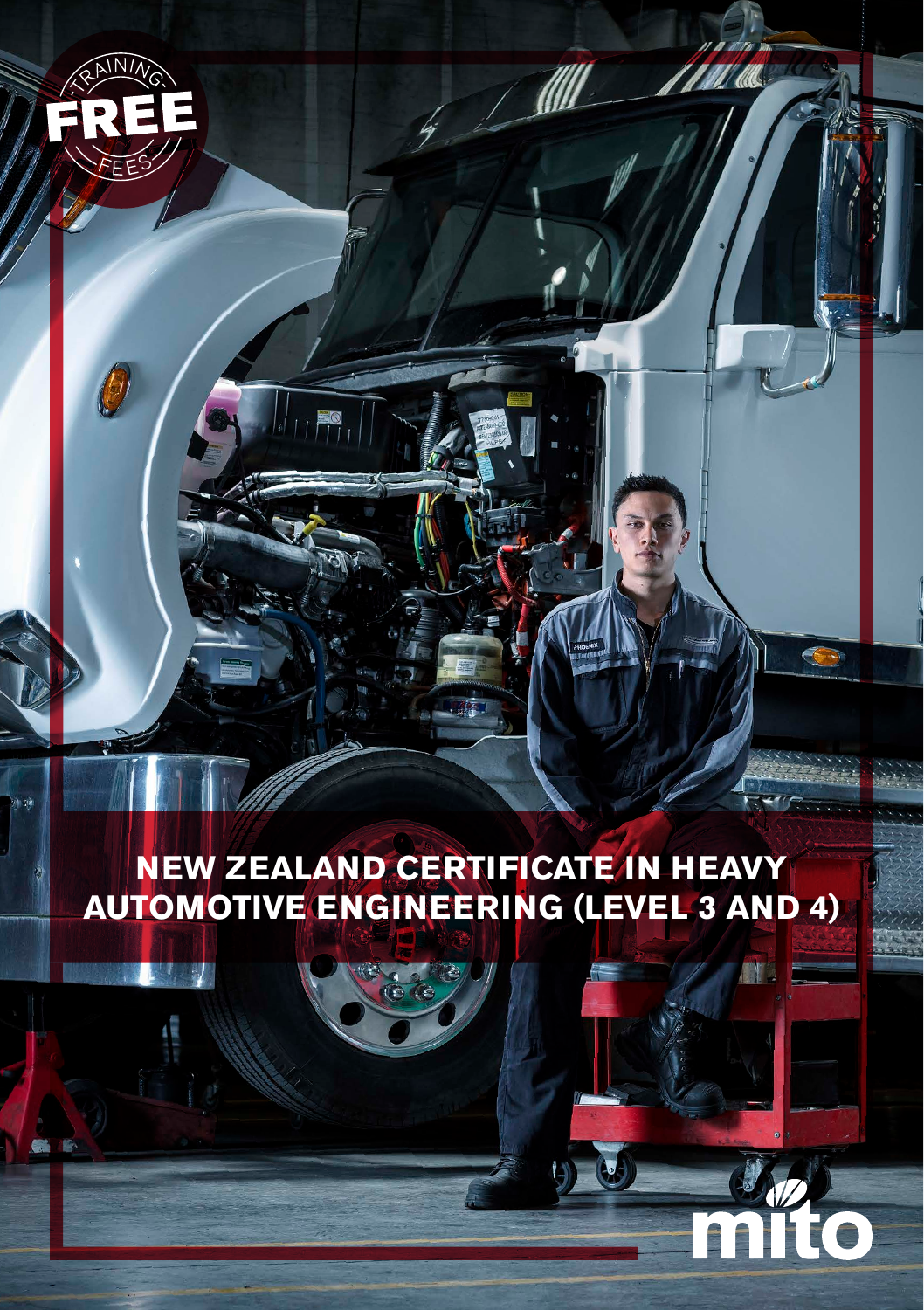If you're interested in repairing and servicing heavy plant and equipment, heavy road transport vehicles, agricultural equipment or forklifts and other fuel or electric-powered machinery, this training programme is for you.

### Programme Outline

This programme is expected to take 4 years to complete both Level 3 and 4.

The training programme includes a mix of practical training and assessment, undertaken in the workplace, and eLearning, allowing you to complete theory elements of the programme at your own pace. You will have access to videos, interactive simulations and theory assessments, which can be easily accessed at any time and from any device – mobile phone, tablet or PC.

| <b>QUALIFICATION OUTCOMES</b> |                                                                                                                                  | <b>LEVEL</b> | <b>CREDITS</b> |
|-------------------------------|----------------------------------------------------------------------------------------------------------------------------------|--------------|----------------|
| <b>OUTCOME 1</b>              | Follow workplace policies, procedures<br>and relevant regulations to work<br>safely and effectively in an automotive<br>workshop | 3            | 10             |
| <b>OUTCOME 2</b>              | Use tools and equipment to complete<br>basic workshop engineering tasks                                                          | 3            | 15             |
| <b>OUTCOME 3</b>              | Apply fundamental automotive<br>engineering knowledge to service engine,<br>and driveline systems                                | 3            | 30             |
| <b>OUTCOME 4</b>              | Check operation of, and perform minor<br>repairs on, electrical and electronic<br>systems                                        | 3            | 40             |
| <b>OUTCOME 5</b>              | Apply fundamental automotive<br>engineering knowledge to service engine,<br>and driveline systems                                | 3            | 25             |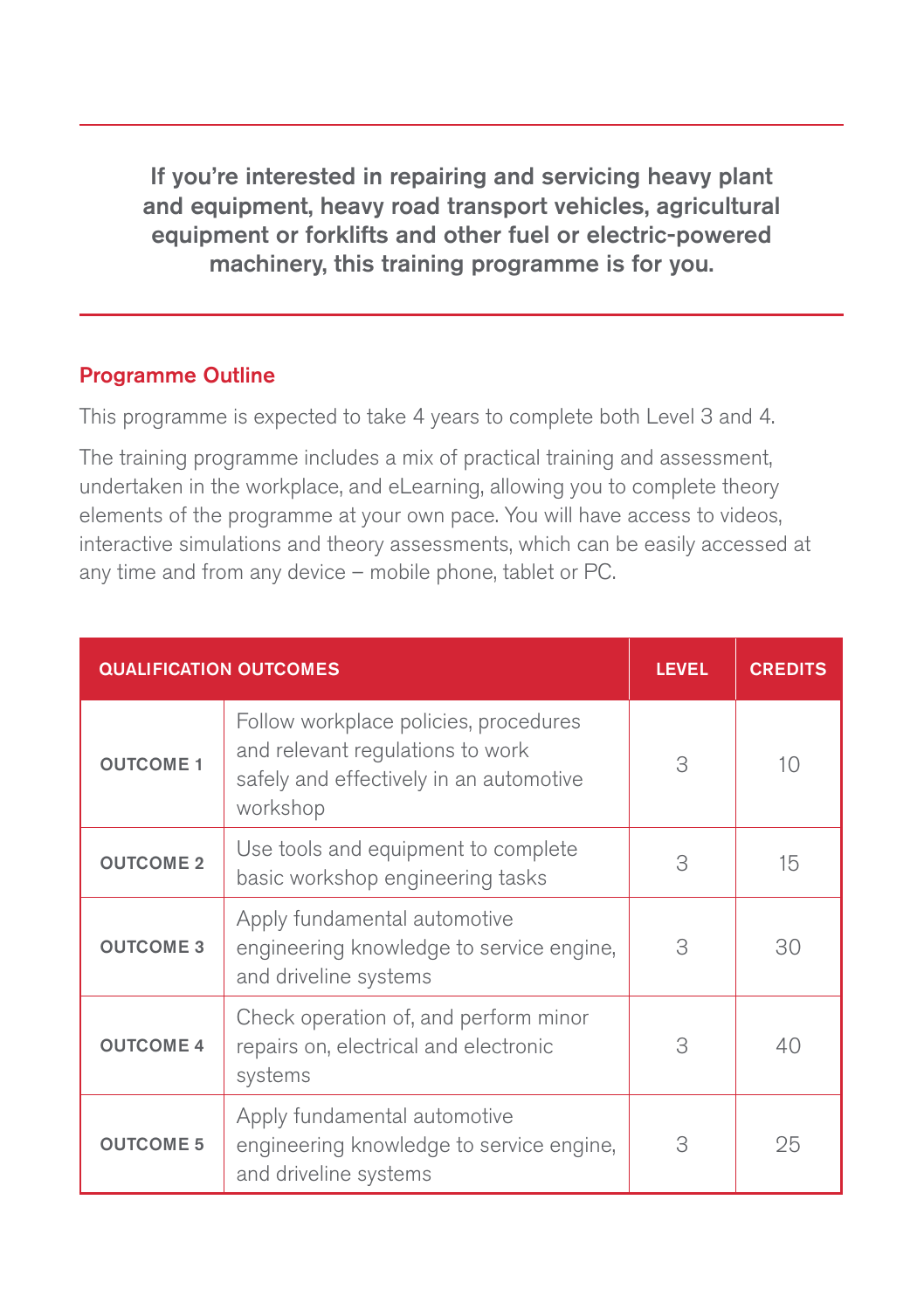Choose one of the four specialised pathways upon completion of the Level 3 requirements, for a programme tailored to your specific interests.

#### Road Transport

You'll be working on heavy road transport vehicles, including trucks, buses, heavy trailers and combination units.

| <b>QUALIFICATION OUTCOMES</b> |                                                                                                                    | <b>LEVEL</b> | <b>CREDITS</b> |
|-------------------------------|--------------------------------------------------------------------------------------------------------------------|--------------|----------------|
| <b>OUTCOME 6</b>              | Monitor the workplace and respond to<br>issues as required to maintain a safe and<br>effective workplace           |              | 15             |
| <b>OUTCOME 7</b>              | Apply the appropriate precautionary<br>measures when servicing and repairing<br>high risk heavy automotive systems |              | 50             |
| <b>OUTCOME 8</b>              | Service and repair trucks, buses, heavy<br>trailers and combination units                                          |              | 175            |

### Agricultural Equipment

You'll be working on land maintenance, cultivation and harvesting equipment – that's everything from mowers to combine harvesters!

| <b>QUALIFICATION OUTCOMES</b> |                                                                                                                    | <b>LEVEL</b> | <b>CREDITS</b> |
|-------------------------------|--------------------------------------------------------------------------------------------------------------------|--------------|----------------|
| <b>OUTCOME 6</b>              | Monitor the workplace and respond to<br>issues as required to maintain a safe and<br>effective workplace           |              | 15             |
| <b>OUTCOME 7</b>              | Apply the appropriate precautionary<br>measures when servicing and repairing<br>high risk heavy automotive systems |              | 50             |
| <b>OUTCOME 8</b>              | Service and repair tractors, land<br>maintenance and cultivation implements,<br>and harvesting equipment           |              | 175            |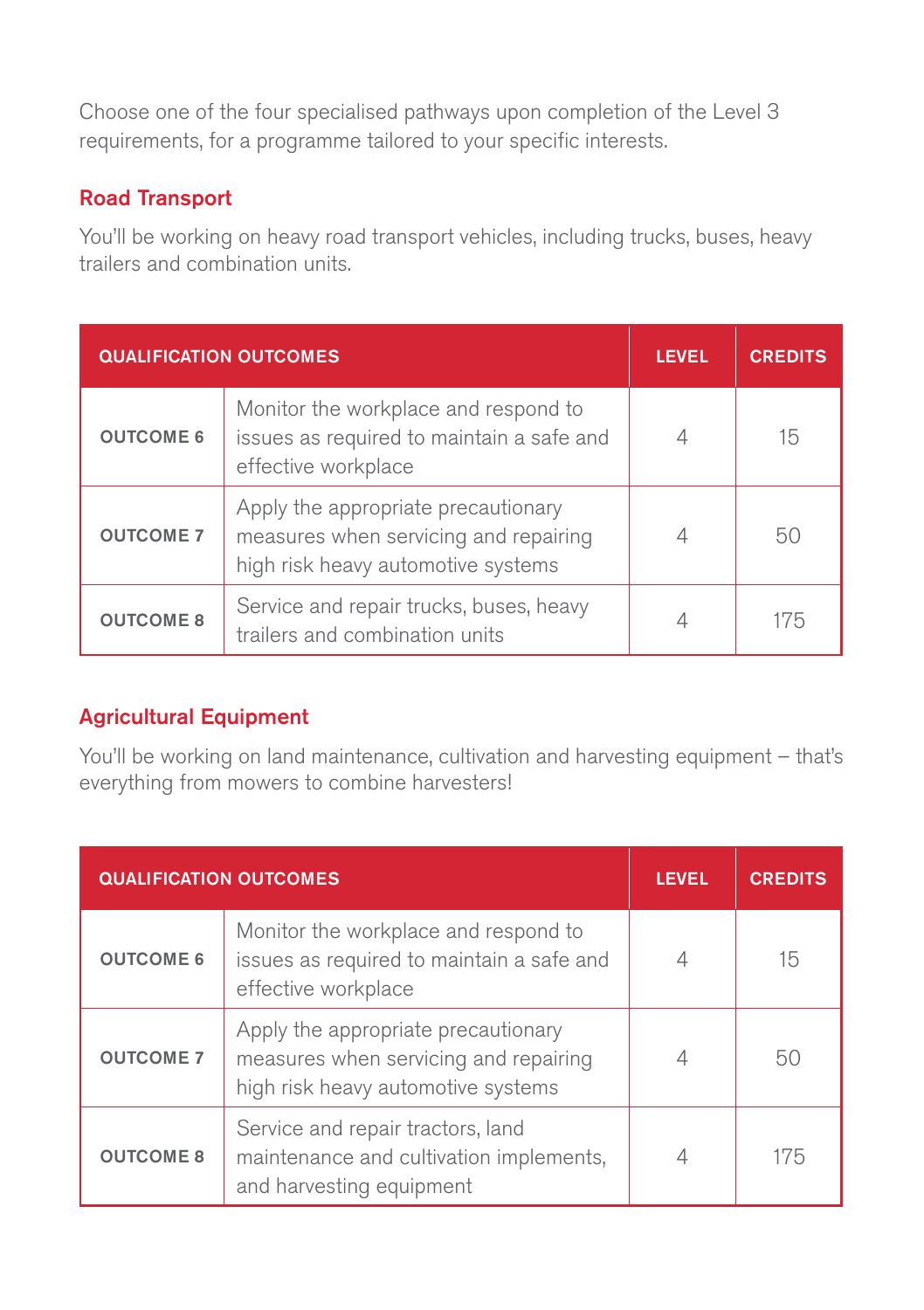## Plant and Equipment

You'll be working on heavy plant and equipment, including construction, off-road and earth-moving machinery.

| <b>QUALIFICATION OUTCOMES</b> |                                                                                                                    | <b>LEVEL</b> | <b>CREDITS</b> |
|-------------------------------|--------------------------------------------------------------------------------------------------------------------|--------------|----------------|
| <b>OUTCOME 6</b>              | Monitor the workplace and respond to<br>issues as required to maintain a safe and<br>effective workplace           |              | 15             |
| <b>OUTCOME 7</b>              | Apply the appropriate precautionary<br>measures when servicing and repairing<br>high risk heavy automotive systems |              | 50             |
| <b>OUTCOME 8</b>              | Service and repair construction, off-road,<br>and earth moving equipment                                           |              | 175            |

#### Materials Handling Equipment

You'll be working on equipment used for moving and storing materials, goods and products. This includes electric and non-electric forklifts and other fuel or electric powered machinery.

| <b>QUALIFICATION OUTCOMES</b> |                                                                                                                                                      | <b>LEVEL</b> | <b>CREDITS</b> |
|-------------------------------|------------------------------------------------------------------------------------------------------------------------------------------------------|--------------|----------------|
| <b>OUTCOME 6</b>              | Monitor the workplace and respond to<br>issues as required to maintain a safe and<br>effective workplace                                             |              | 15             |
| <b>OUTCOME 7</b>              | Apply the appropriate precautionary<br>measures when servicing and repairing<br>high risk heavy automotive systems                                   |              | 50             |
| <b>OUTCOME 8</b>              | Service and repair all electric and non-<br>electric forklifts and other fuel or electric<br>powered equipment designed for the<br>movement of goods |              | 175            |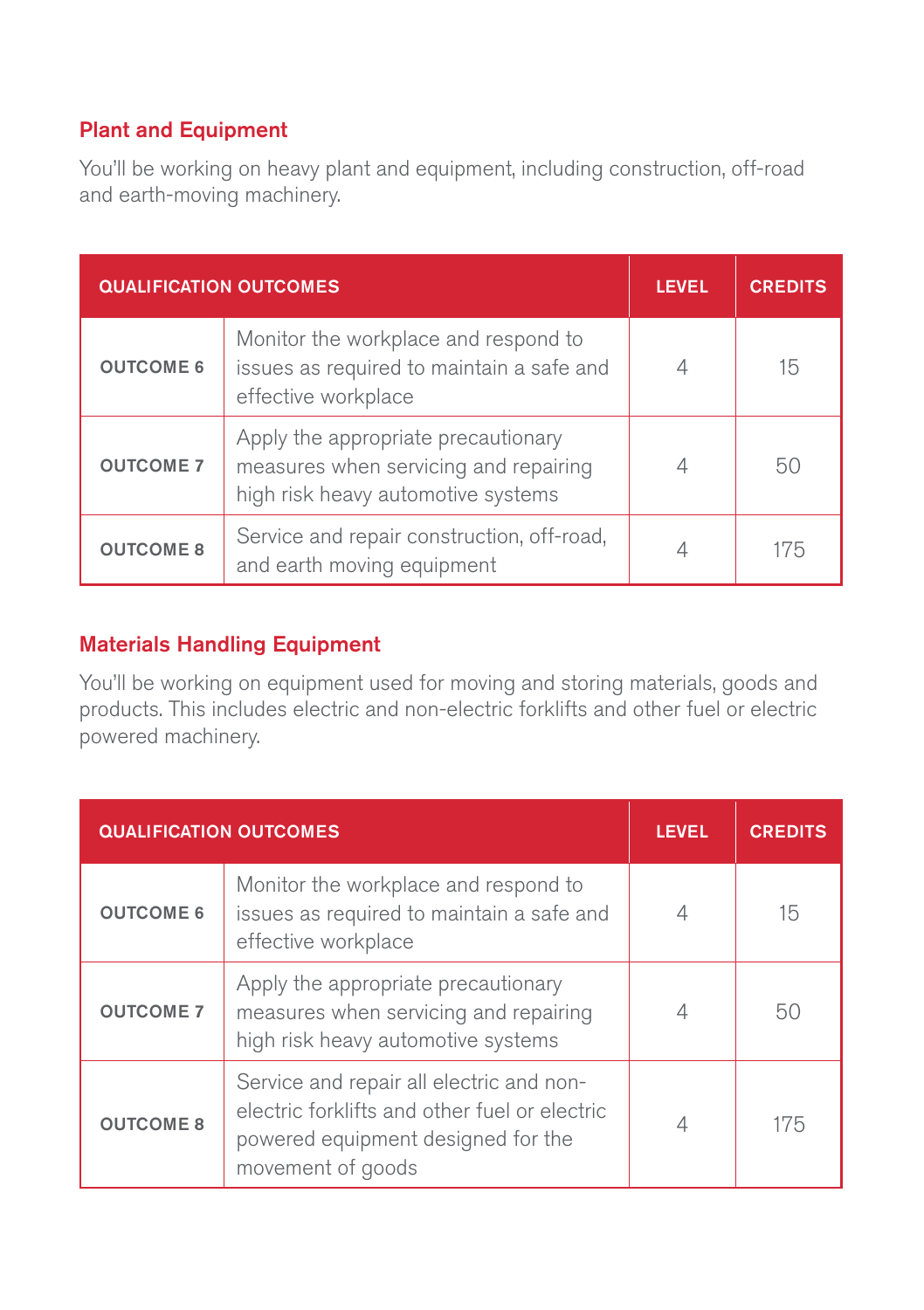#### Entry Requirements

You must be employed full-time in the industry to enrol in this programme.

#### Programme Fee

There is no training fee for this programme until 31 December 2022.

**You don't just learn about trucks specifically – you learn how things move and operate, how a gear works; you realise that one thing makes something else work, and that diagnosing the problem is just as important as fixing it.**

> Phoenix Auapa'Au, Heavy Automotive Engineering with strand in Road Transport